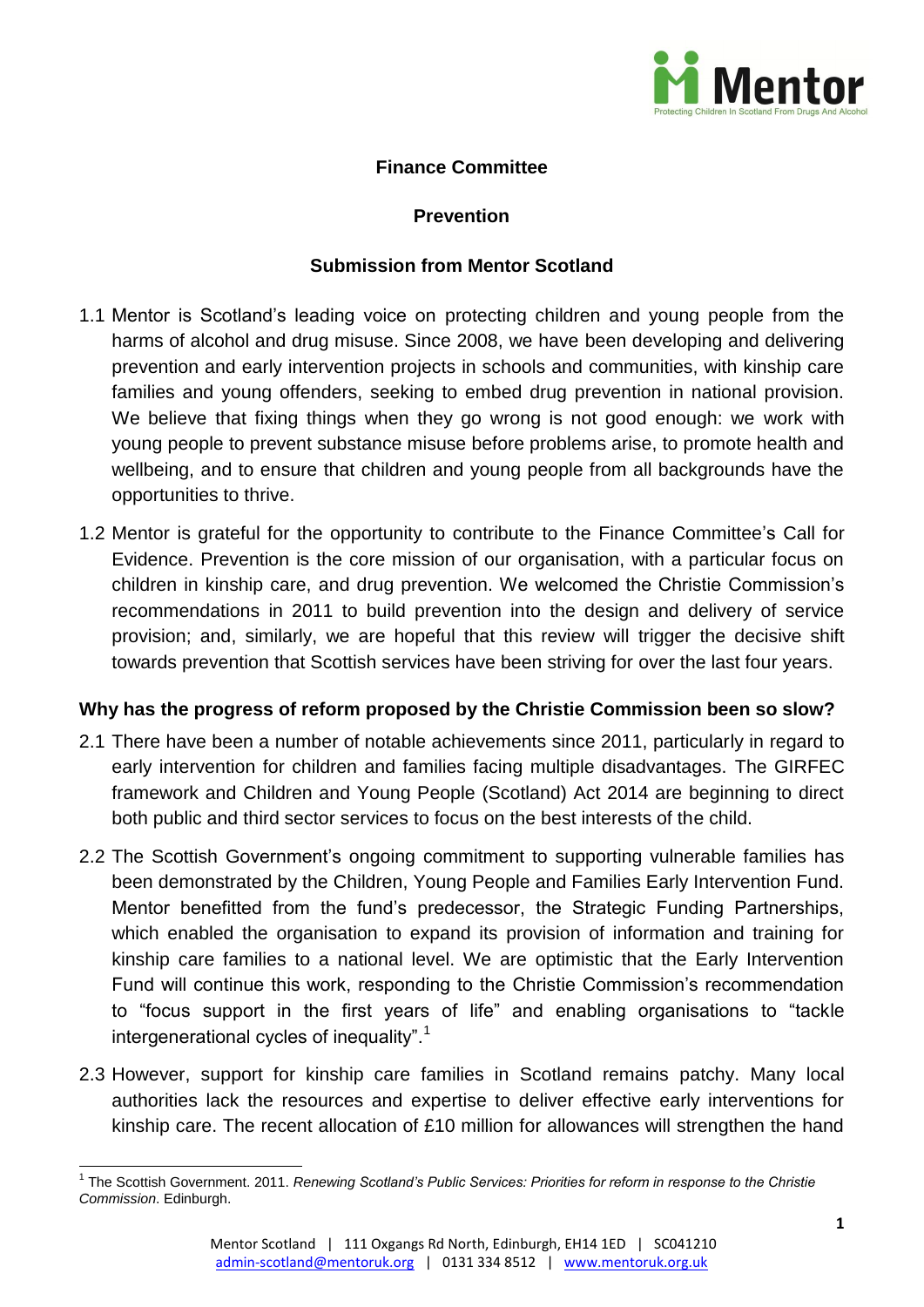of local authorities in providing for kinship care families;  $2$  yet there is a need for centralised guidance on best practice in order for prevention and early intervention to be embedded consistently in kinship care support – as well as support for all vulnerable children and families.

- 2.4 In relation to drug prevention, we recognise that the Scottish Government has funded a number of initiatives since the publication of the Christie Commission: Know the Score, Choices for Life, and Crew are all supported to provide credible information about drugs.
- 2.5 However, from our experience, universal drug prevention in schools is often of low quality; and targeted prevention initiatives are fragmented. In schools, drug education is restricted by low status in the curriculum and an array of misinformation, with little to suggest that the topic has overcome the problems highlighted by the Scottish Executive in 2005. $3$  With continuing adherence to techniques that have negative outcomes  $-$  such as fear-based approaches – there is an urgent need to provide teachers with clear, centralised guidance in order to ensure widespread evidence-based drug education.
- 2.6 The delivery of school-based prevention programmes is also sporadic. Through the Young STAND Awards, Mentor has supported a number of youth-led prevention initiatives. However, many young people do not access such programmes, nor do many schools deliver programmes with proven evidence of effectiveness, such as the Good Behaviour Game.
- 2.7 Through projects including Breaking Out and Bottle, Mentor has developed and evidenced peer-led prevention initiatives that target young people at most risk of substance misuse. However, targeted prevention programmes remain isolated, and there is no coherent strategy for delivering evidence-based prevention to vulnerable communities *throughout* Scotland.
- 2.8 Despite the intention to "unlock the resources currently invested in dealing with acute problems", this has not materialised in drug policy. Spending remains largely concentrated in enforcement and treatment, and policy is dominated by environmental control, particularly regarding Minimum Unit Pricing and New Psychoactive Substances. While these are central components of an effective drug policy, it has limited efforts to enhance drug prevention among young people.
- 2.9 Delivering effective drug prevention to young people throughout Scotland will require a shift in priorities and resources, as well as the development of clear guidance for schools and other agencies. This will not only reduce the number of young people whose life chances are affected by substance misuse and a range of interrelated risks, but also reduce the burden on the tax payer – Public Health England estimates that every £1

 2 Scottish Government Newsroom. *More support for kinship carers.* Accessed online, 7/10/2015: [http://news.scotland.gov.uk/News/More-support-for-kinship-carers-1cda.aspx.](http://news.scotland.gov.uk/News/More-support-for-kinship-carers-1cda.aspx)

<sup>&</sup>lt;sup>3</sup> M. Stead et al. 2005. *Evaluation of the Effectiveness of Drug Education in Scottish Schools. Edinburgh: Scottish Executive* & ISM Institute for Social Marketing.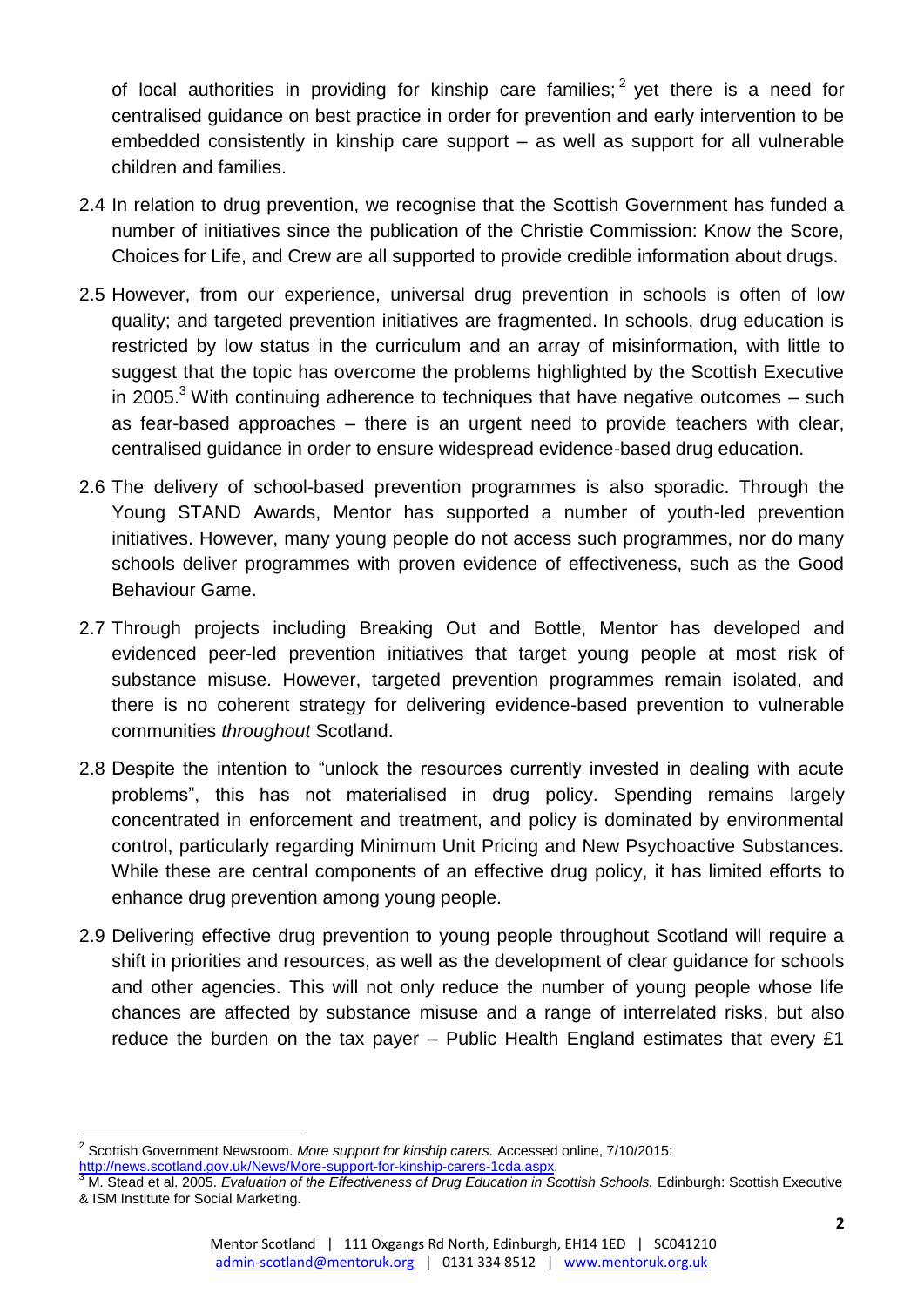spent on drug and alcohol interventions for young people brings a benefit of £5 - £8<sup>4</sup>: it is likely that Scotland would see similar benefits.

# **What are the main barriers to change and how do we address them in order to accelerate the rate of progress?**

- 3.1 Regarding family support, resources constraints have prevented local authorities from providing holistic family-centred support, with a number of notable exceptions. This has led to a fragmented landscape, with kinship families consigned to a "postcode lottery" of support. To accelerate progress among this most vulnerable group, we need to enhance resources, to promote kinship care children to the same level of importance as all other looked after children or children in need, and to ensure that there is a consistent model of best practice for supporting kinship care families that is adhered to throughout Scotland.
- 3.2 As emphasised above, effective drug prevention is limited due to its low priority in schools, a lack of credible guidance, and a lack of resources. There is a need to elevate the importance of drug education in schools, and to equip teachers with the skills and knowledge to deliver quality, evidence-based drug education. Similarly, we should encourage and support schools to implement universal prevention programmes, such as the Good Behaviour Game, which have been proven to reduce substance misuse and a range of other risky behaviours.
- 3.3 For the most vulnerable young people looked after children, young offenders, young people in communities with high levels of alcohol and drug misuse – we need to expand the provision of targeted interventions, so that young people of all backgrounds have the opportunity to thrive free from the harms of drug misuse. By building on the success of existing programmes and developing a platform to work in partnership, we can equip public and third sector agencies to deliver evidence-based drug prevention in areas with low service provision.
- 3.4 Currently, too much prevention in schools and communities is not based on the best available evidence; some initiatives adopt approaches that we know to be ineffective, or even to return negative outcomes. Drug prevention in Scotland requires a coherent national strategy that sets out a clear idea of what constitutes good practice, that equips teachers and other practitioners with the tools and information to deliver evidence-based prevention, and that prioritises continued research to strengthen our understanding of what works.

#### **How do we create a culture of innovation?**

4.1 The third sector has a vital role to play, with the freedom to develop creative approaches in a way that statutory services sometimes are not able. Mentor's family support programme aims to develop and evidence a model of support for kinship care families that can be readily adopted by local authorities. By developing strong working

 $\overline{\phantom{a}}$ <sup>4</sup> Public Health England. 2014. Alcohol and drugs prevention, treatment and recovery: why invest? Accessed online, 7/10/2015: [http://www.nta.nhs.uk/uploads/why-invest-2014-alcohol-and-drugs.pdf.](http://www.nta.nhs.uk/uploads/why-invest-2014-alcohol-and-drugs.pdf)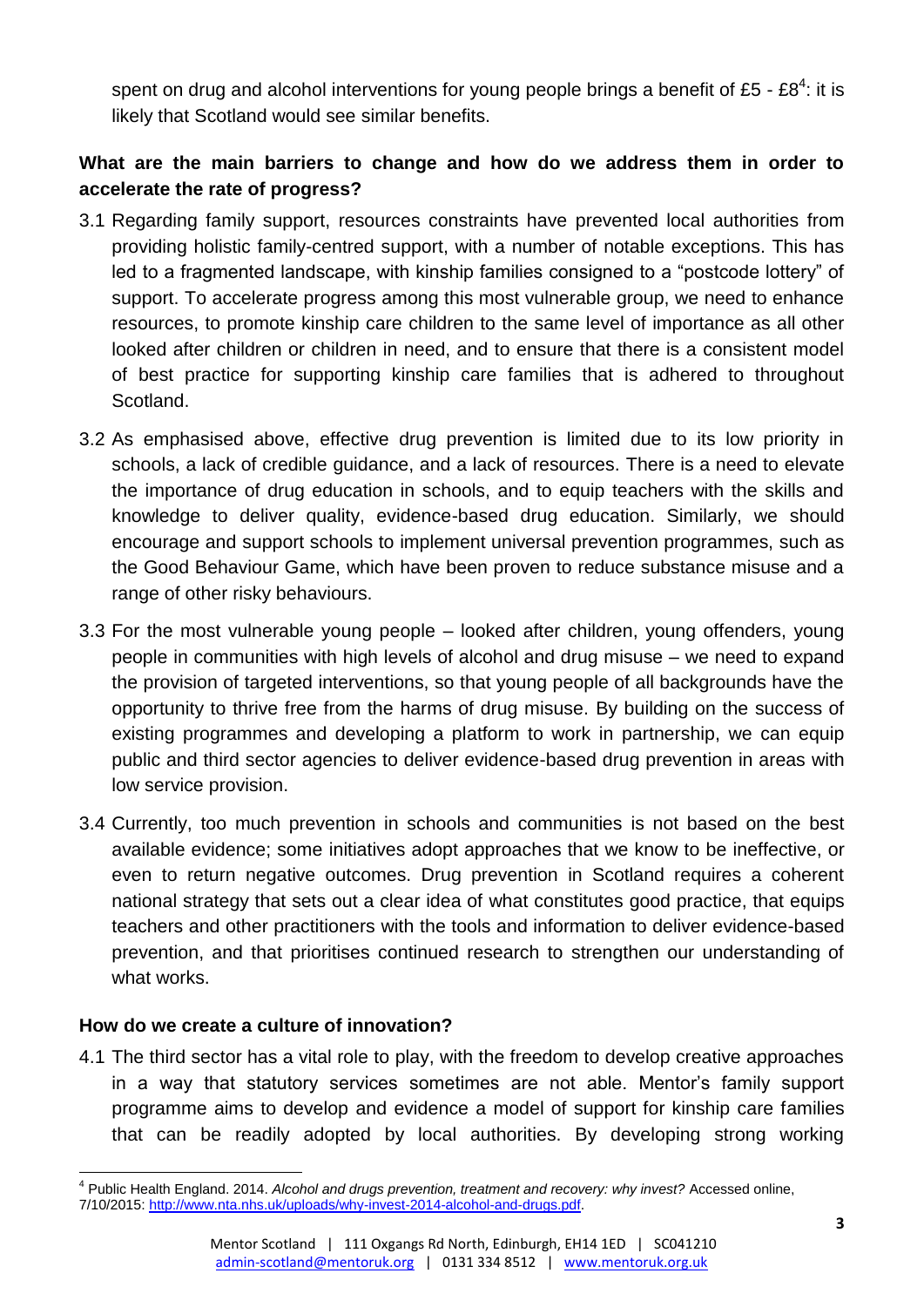relationships with key services, we are confident that the project can have a significant long-term impact on national kinship care provision. There are other examples of voluntary-statutory partnership benefitting both the quality and integration of local services. By fostering increased engagement between the third and public sector, we can achieve a much broader impact on the prevention landscape in Scotland.

# **What lessons can we learn from other countries in delivering a preventative approach?**

- 5.1 Integrating prevention into public services does not, however, depend entirely on a "culture of innovation". While innovation has led to the development of many effective prevention initiatives, there are lessons that can be learnt from abroad and adapted to the Scottish context – as always, we do not need to "reinvent the wheel".
- 5.2 Various agencies have imported prevention programmes that have evidence of effectiveness overseas. Triple P, Incredible Years and Strengthening Families are all examples of successful programmes that are being delivered and trialled in Scotland; a host of others, such as the Good Behaviour Game and the Parental Effekt, might enhance the quality of prevention. There are also lessons to be learnt from policies relating to families – such as childcare provision, maternity/paternity leave, and midwifery practice – some of which have been incorporated into the Children and Young People Act. These programmes and approaches need to be adapted to the Scottish context and accompanied by support for 'home-grown' prevention initiatives.

## **How do we ensure that the necessary culture change and greater levels of integration take place?**

- 6.1 Mentor believes that a culture change, just like a culture of innovation, relies on greater partnership work between sectors and authoritative, centralised guidance. Cross-sector collaboration will facilitate shared learning and up-skill respective workforces to deliver evidence-based prevention practice, as demonstrated by the partnership work detailed above. There is also a need to improve awareness and understanding of prevention and to provide a clear vision of how to incorporate best practice into public services.
- 6.2 For example, although many schools and teachers employ good prevention practice in school policy, programmes and PSHE – this is not consistent at a national level. In order to achieve best practice nationwide, there is a need to provide authoritative direction and to offer clear guidelines for schools to incorporate prevention into statutory education in practice. Despite the rhetoric on prevention in the last four years, this lack of guidance has halted the shift towards prevention: this must be developed across public services to ensure greater integration.

## **What are the implications for the provision of public services if the decisive shift to prevention does not take place?**

7.1 Failure to integrate evidence-based prevention throughout the public sector will continue to burden our public services. There is a raft of evidence on the cost-effectiveness of prevention: addressing drug misuse and disadvantage before problems arise is always